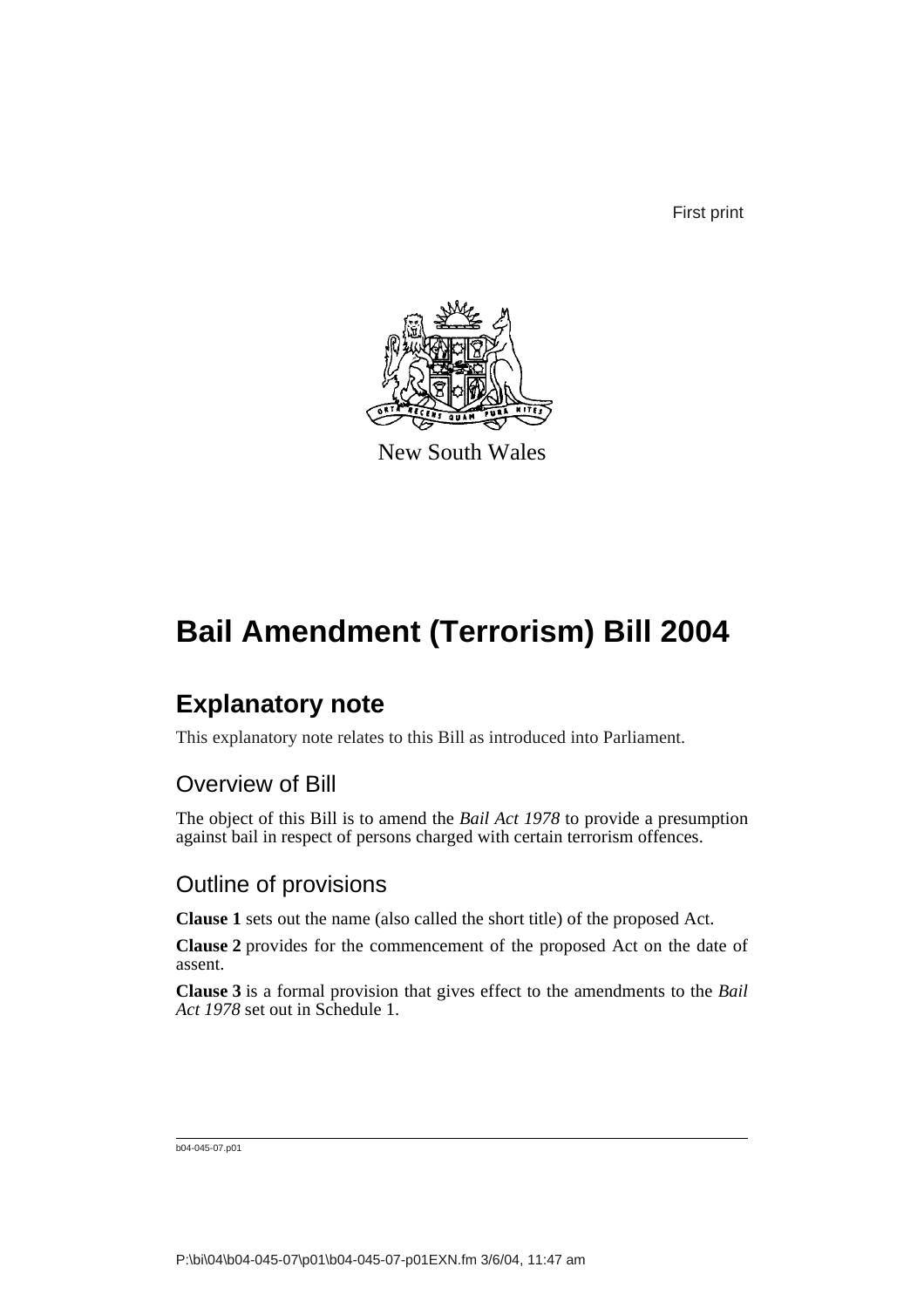Bail Amendment (Terrorism) Bill 2004

Explanatory note

#### **Schedule 1 Amendments**

Currently, the *Bail Act 1978* generally provides for a presumption in favour of bail for persons charged with offences. That Act also provides for exceptions for particular offences.

**Schedule 1 [2]** amends section 8A which removes the presumption in favour of bail for certain offences and provides that bail is not to be granted in respect of those offences unless the accused person satisfies the officer or court hearing the bail application that bail should not be refused. The amendment extends this section to offences under Divisions 101, 102 and 103 of the *Criminal Code* of the Commonwealth. The offences concerned relate to terrorist acts, involvement with terrorist organisations and other related terrorist activity. **Schedule 1 [1]** makes a consequential amendment.

**Schedule 1 [3]** extends the operation of the amendments to offences committed before the amendments commence, whether or not the person concerned was charged before that commencement (including in connection with a review of any prior bail decision).

Explanatory note page 2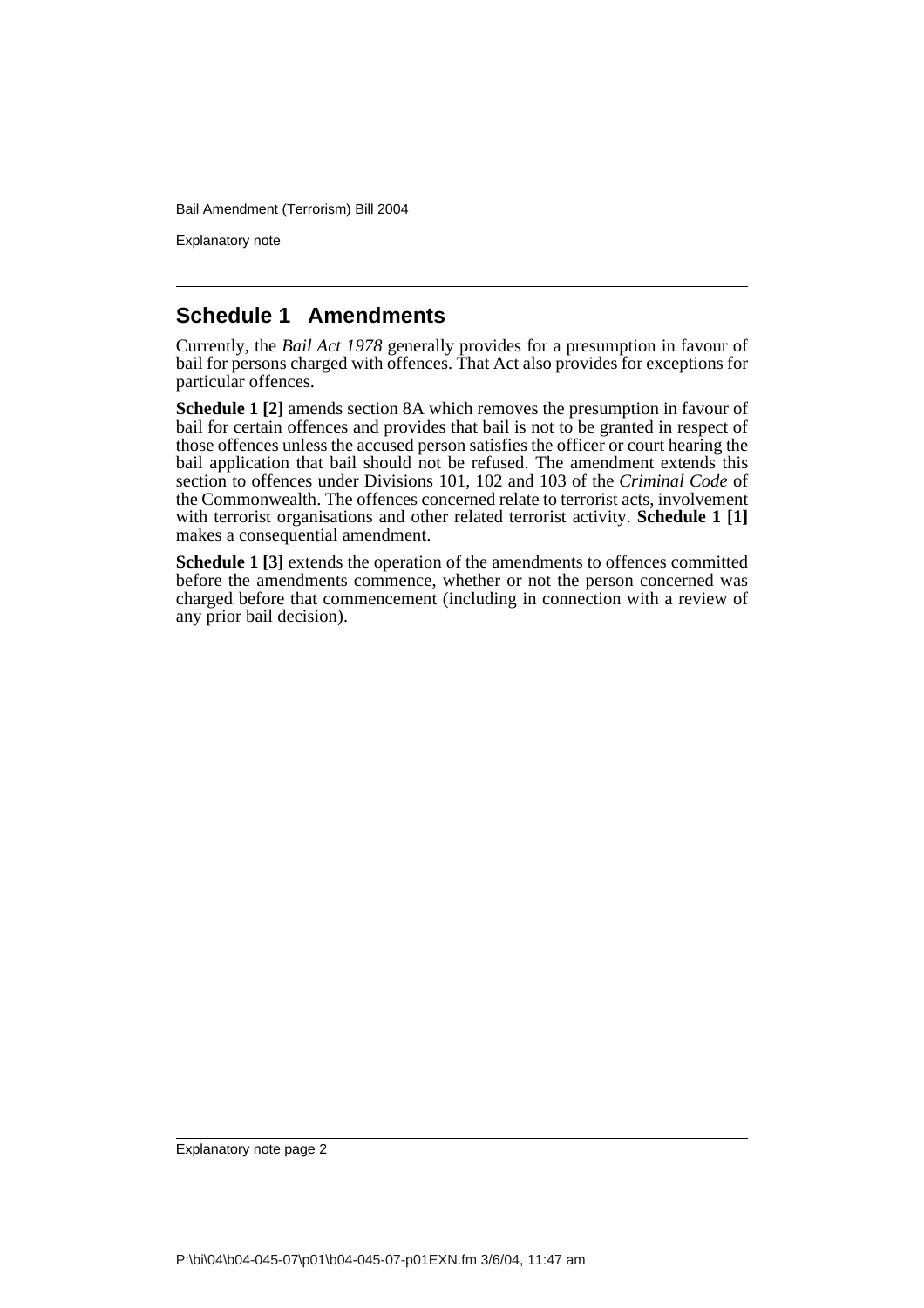First print



New South Wales

# **Bail Amendment (Terrorism) Bill 2004**

### **Contents**

|     |                                   | Page |
|-----|-----------------------------------|------|
|     | 1 Name of Act                     |      |
|     | 2 Commencement                    |      |
| ़ २ | Amendment of Bail Act 1978 No 161 |      |
|     | Schedule 1 Amendments             |      |

b04-045-07.p01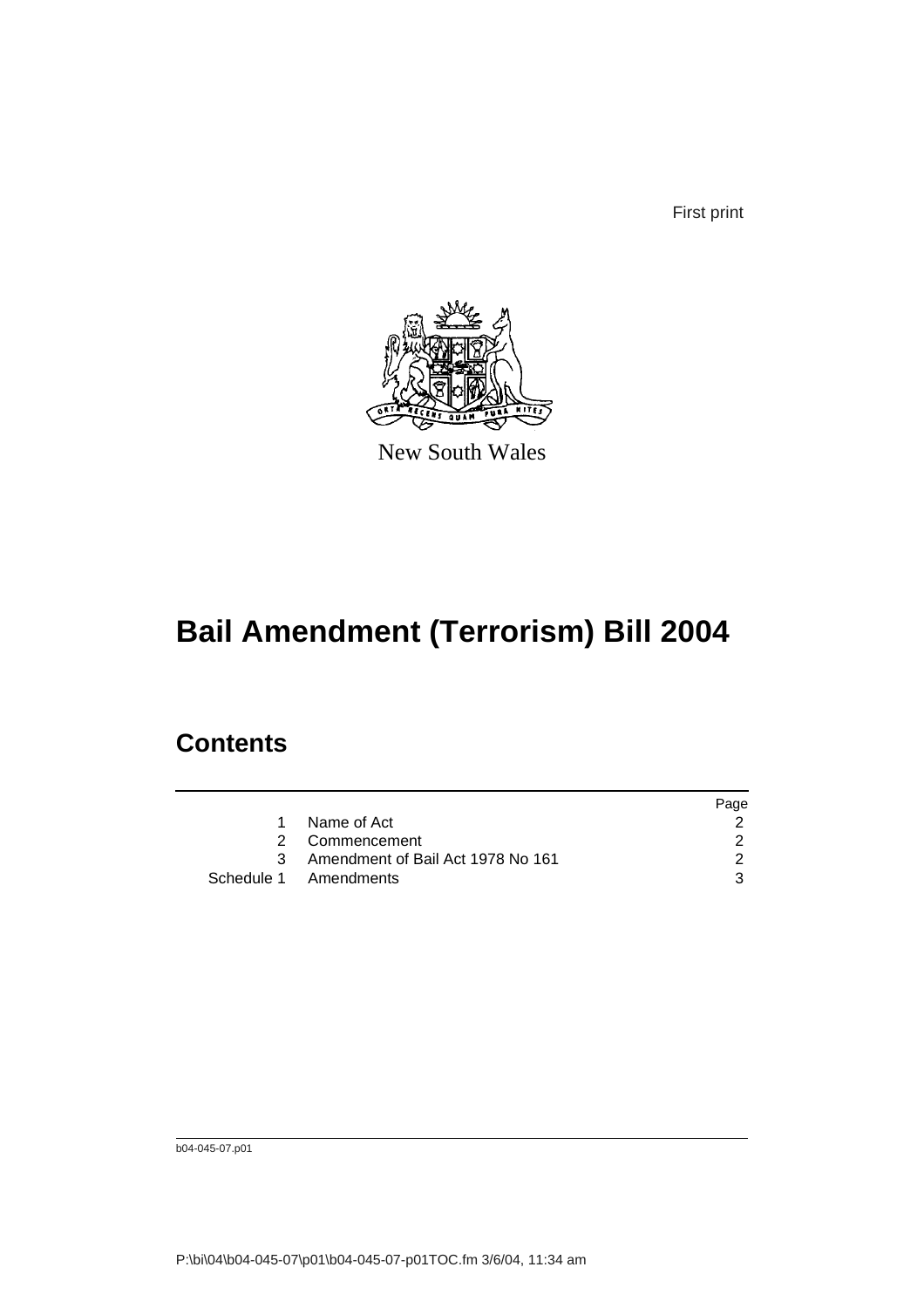#### Bail Amendment (Terrorism) Bill 2004

**Contents** 

Page

Contents page 2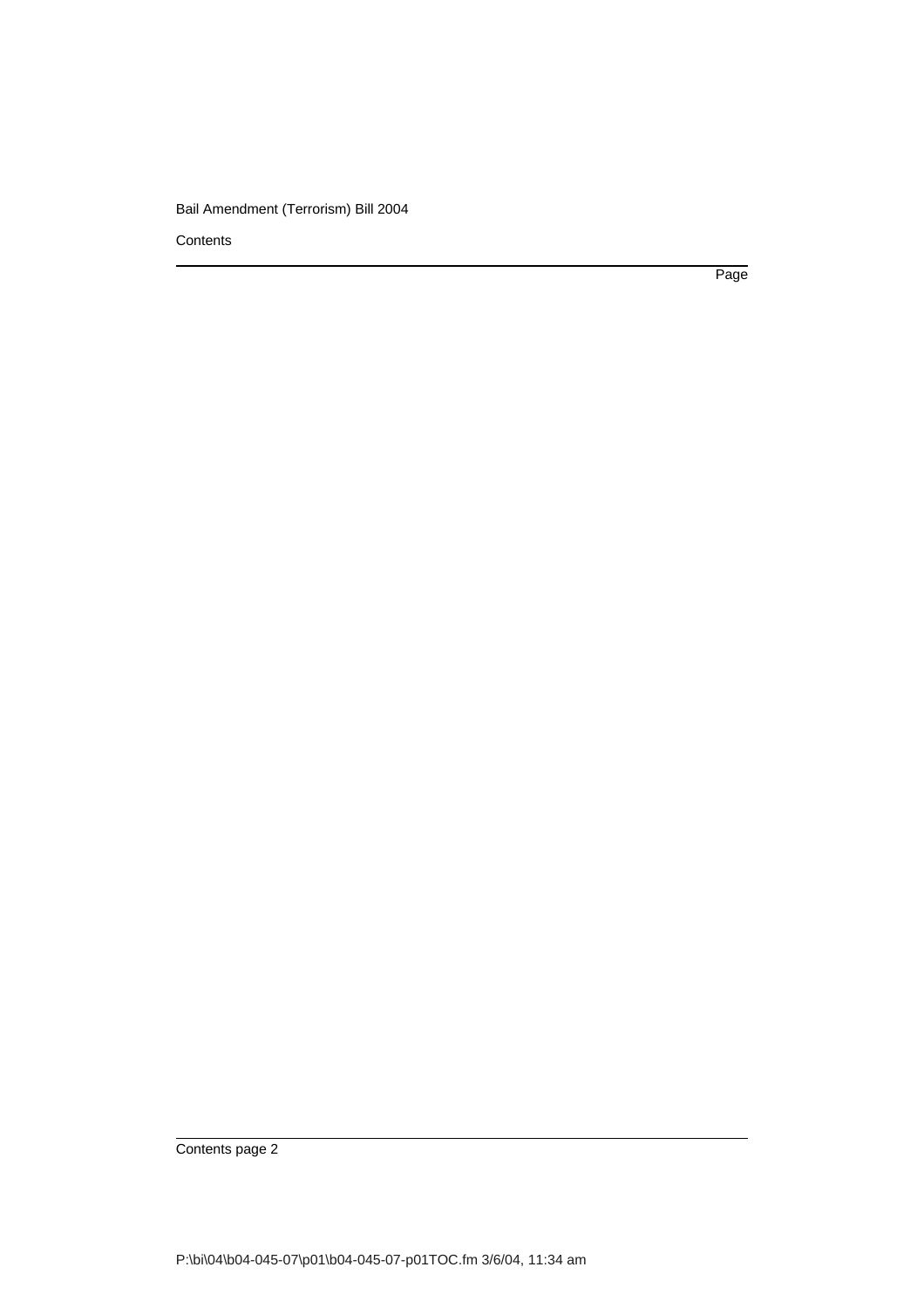

New South Wales

## **Bail Amendment (Terrorism) Bill 2004**

No , 2004

#### **A Bill for**

An Act to amend the *Bail Act 1978* with respect to the grant of bail to persons charged with certain terrorism offences, and for other purposes.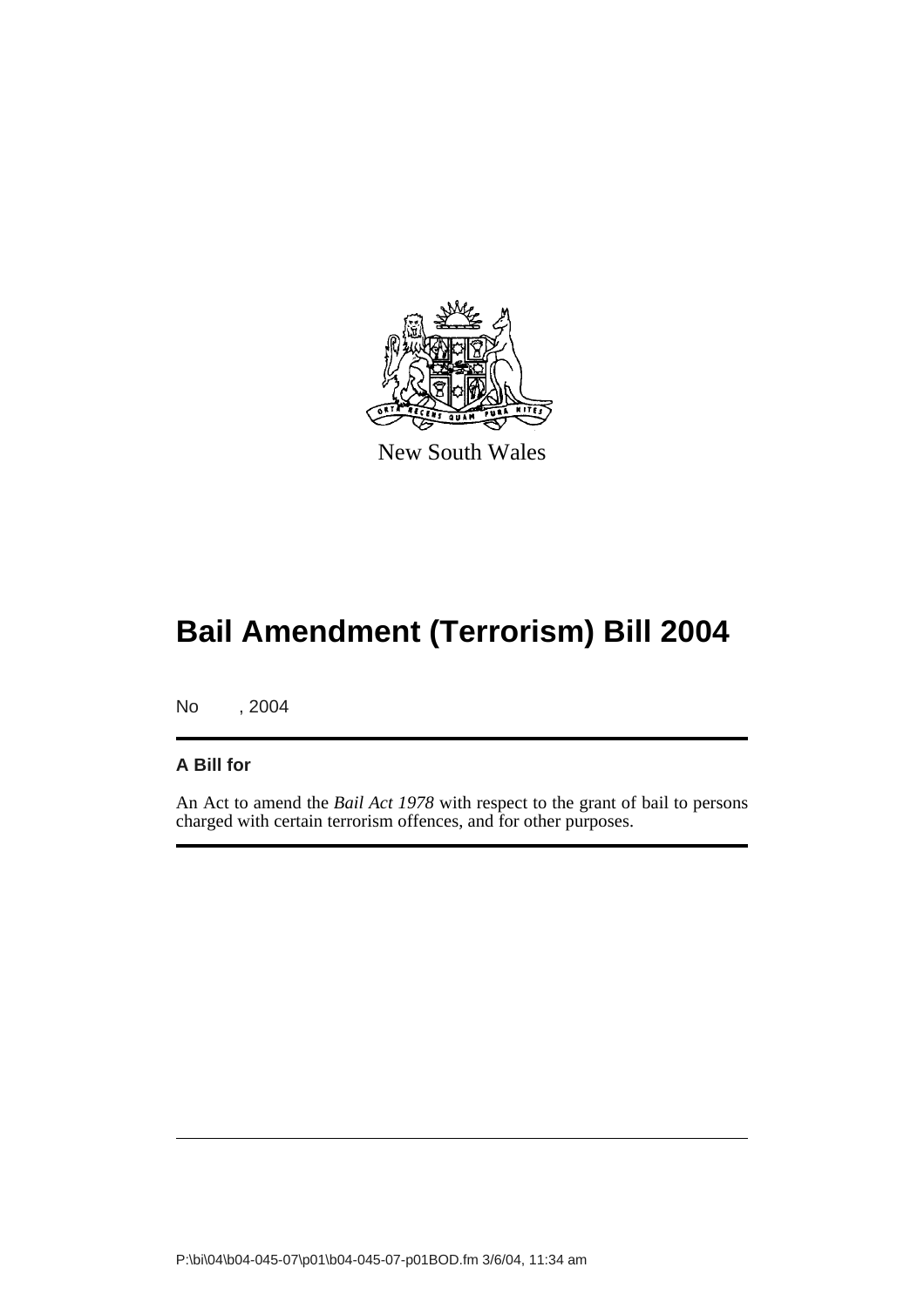| The Legislature of New South Wales enacts: |                                                               |                |
|--------------------------------------------|---------------------------------------------------------------|----------------|
|                                            | Name of Act                                                   | 2              |
|                                            | This Act is the <i>Bail Amendment (Terrorism) Act 2004</i> .  | 3              |
| 2                                          | <b>Commencement</b>                                           | $\overline{4}$ |
|                                            | This Act commences on the date of assent to this Act.         | 5              |
| 3                                          | Amendment of Bail Act 1978 No 161                             | 6              |
|                                            | The <i>Bail Act 1978</i> is amended as set out in Schedule 1. | 7              |